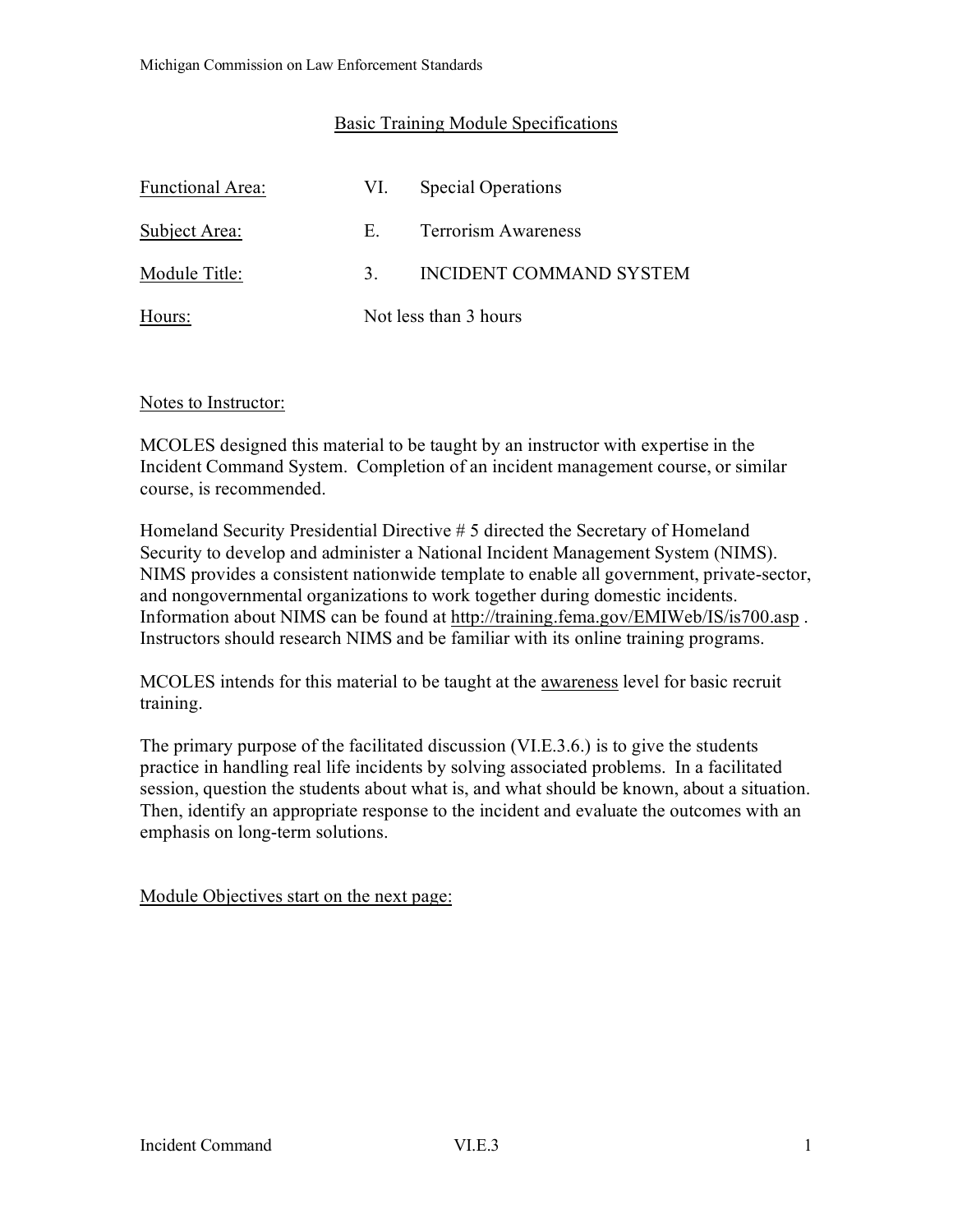## VI.E.3.1. Demonstrate an Understanding of the Purpose and Structure of the Incident Command (ICS) System.

- a. Describes the Incident Command System (ICS) as part of a much broader method of emergency management where operational tactics are used by a law enforcement agency to coordinate an effective response to a serious event.
- b. Observes that the Incident Command System is the centerpiece of the National Incident Management System (NIMS), which is a nationwide approach to the prevention, response, and recovery from domestic incidents.
- c. Defines the Incident Command System (ICS) as:
	- (1) a coordinated response to a serious incident using a command structure;
	- (2) a formal model used by management to handle emergency situations;
	- (3) a system that provides a means to coordinate the efforts of individual agencies to stabilize an incident; and
	- (4) a means for a first responder to manage a serious incident.
- d. Recognizes that ICS has been proven effective for responding to serious emergency incidents, such as:
	- (1) hazardous materials spills (see module VI.A.1);
	- (2) fires, particularly arsons;
	- (3) hostage situations;
	- (4) bombings (see module VI.A.2.);
	- (5) terrorist attacks;
	- (6) natural disasters;
	- (7) multi-casualty incidents; and
	- (8) traffic crashes.
- e. Identifies the common characteristics of the Incident Command System as:
	- (1) having common names and terminology (e.g., no 10-codes);
	- (2) identifying the specific needs of an incident;
	- (3) using a unified command structure (i.e., all agencies contributing to the management process);
	- (4) developing a common plan;
	- (5) using a modular organization (i.e., can expand or contract to meet the seriousness of a particular incident); and
	- (6) designating facilities (e.g., staging areas, command posts, etc.).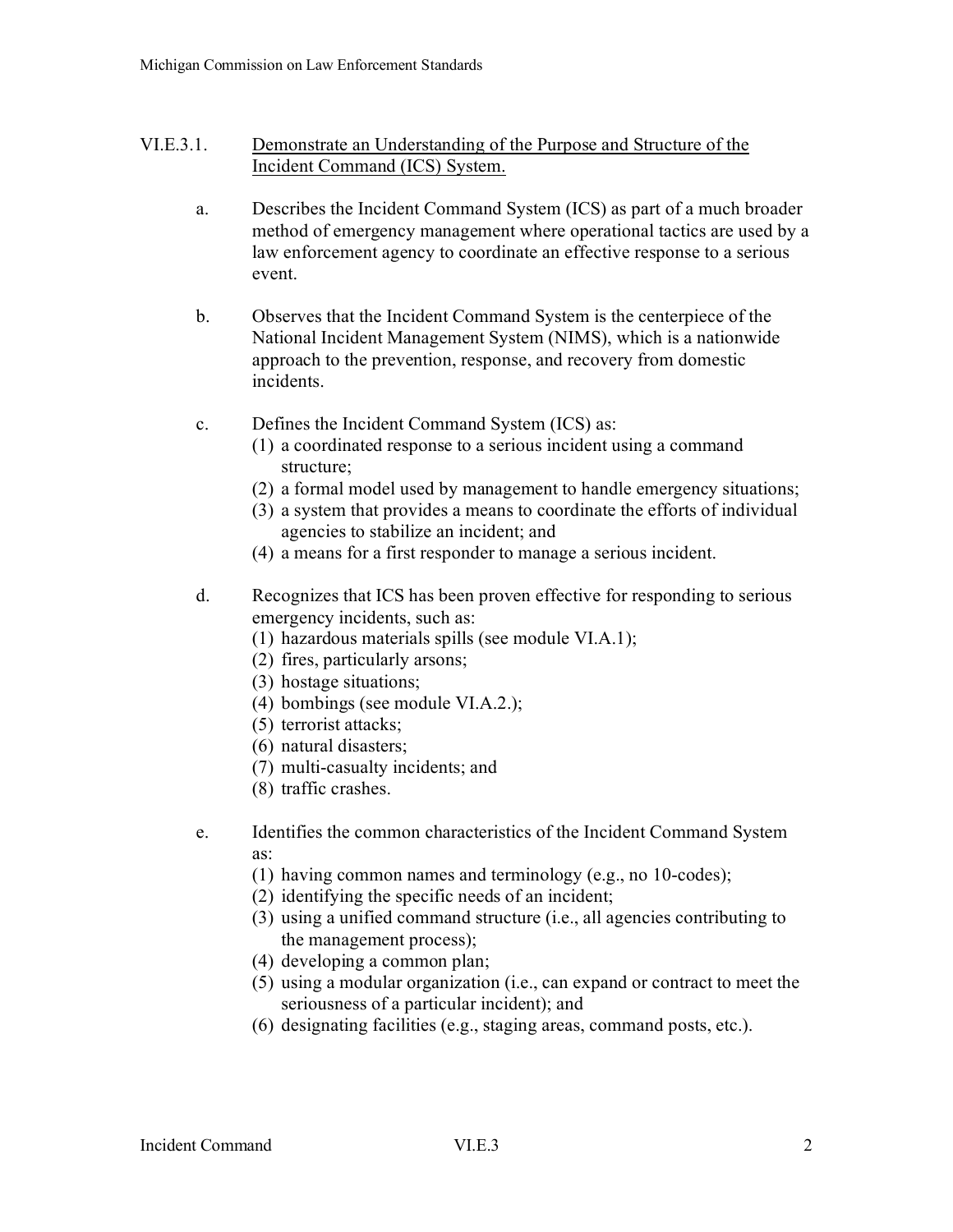### VI.E.3.1. Demonstrate an Understanding of the Purpose and Structure of the Incident Command (ICS) System (continued).

f. Considers that specific response tactics to incidents may vary from agency to agency, although an agency may use part, or all, of the components of a structured Incident Command System.

## Notes to Instructor:

Federal law requires the use of the Incident Command System for all hazmat incidents. See the *Superfund Amendments and Reauthorization Act* of 1986 (SARA).

## VI.E.3.2. Demonstrate an Understanding of the Terminology Associated with the Incident Command System.

- a. Identifies the importance of understanding the common terminology in incident management, particularly when a variety of agencies, or agencies other than those first on the scene, are involved in the response.
- b. Recognizes that when a variety of responding agencies gets involved in an incident, all with slightly different understandings of terms, confusion and inefficiency may result.

# c. Defines relevant ICS terminology:

- (1) unity of command, a concept:
	- (a) by which each person within an organization reports to only one designated person; and
	- (b) where that designated person may not be the responder's day-today supervisor;
	- (2) unified command, a concept that:
		- (a) identifies a common set of incident objectives and strategies;
		- (b) plans jointly for operational activities;
		- (c) shares responsibility for overall incident management; and
		- (d) maximizes the use of all assigned resources;
	- (3) consolidated IAP (incident action plan), a formal plan that includes:
		- (a) incident response goals;
		- (b) operational objectives; and
		- (c) support activities;
	- (4) incident command post, a location:
		- (a) from which the Incident Commander, command staff, and general staff oversee an incident;
		- (b) that is isolated from noise and confusion; and
		- (c) that provides sufficient working area;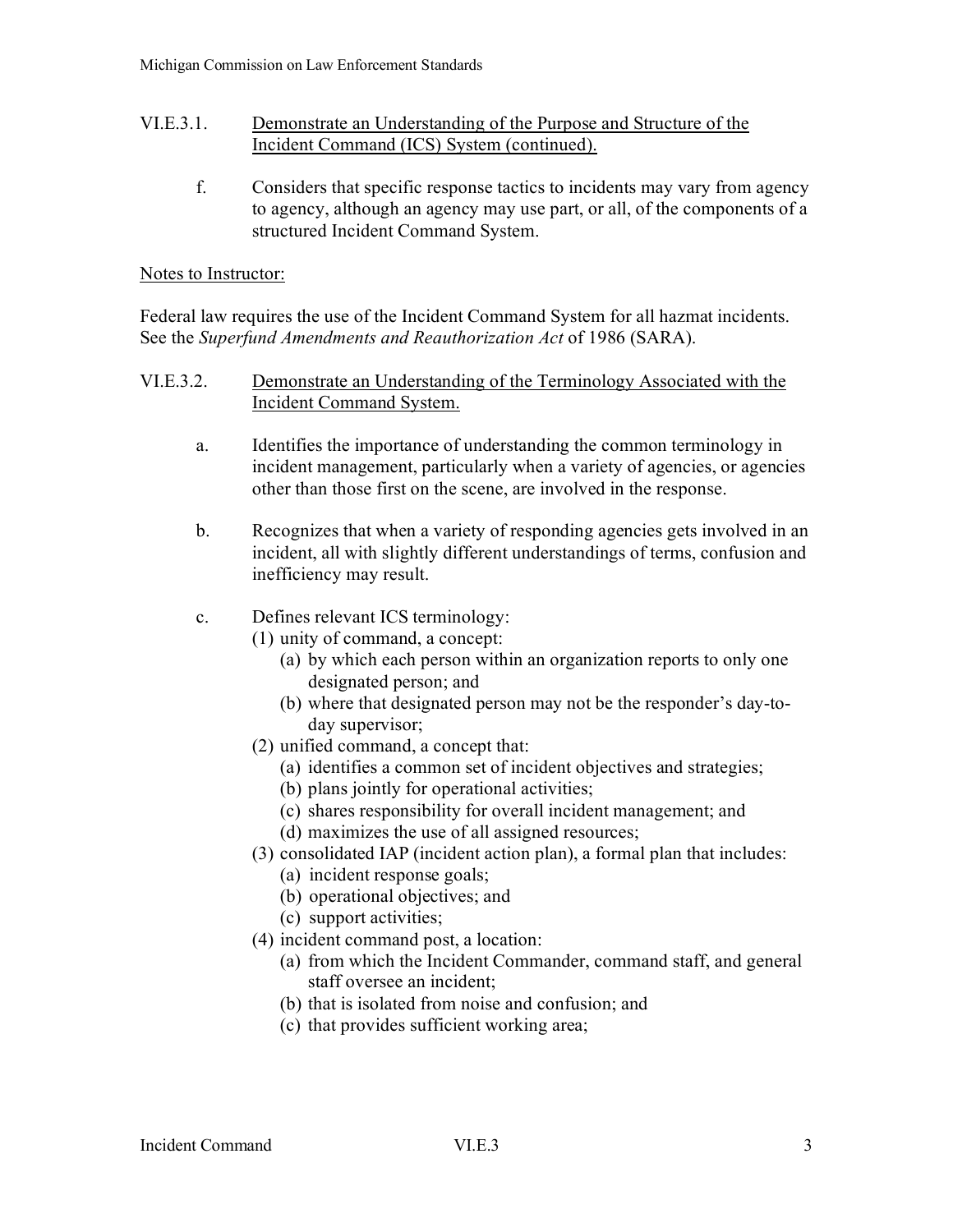- VI.E.3.2. Demonstrate an Understanding of the Terminology Associated with the Incident Command System (continued).
	- (5) staging area, a location:
		- (a) where resources are kept while waiting an incident assignment; and
		- (b) that provides immediately available resources to meet the changing conditions of the incident;
	- (6) emergency operations center (EOC), a location:
		- (a) where department heads and government officials gather to coordinate their response to an emergency event; and
		- (b) that maintains an interface with on-scene activities.

## VI.E.3.3. Demonstrate a Working Knowledge of the Major Functions of the Incident Command System.

a. Observes that to coordinate the use of all available resources at the scene of an incident, agencies must have a formal structure that creates consistency, efficiency, and direction.

#### b. Describes the five major functions of the ICS organization as:

- (1) command, as directed by the Incident Commander, who:
	- (a) is usually the senior first-responder on the scene;
	- (b) delegates authority, as required;
	- (c) decides to expand or contract the ICS based on life-safety, incident stability, and property protection; and
	- (d) transfers authority to the senior officer, or other supervision, as requested;
- (2) planning, which includes the:
	- (a) collection of important and relevant information;
	- (b) timely dissemination of information to those who need to know;
	- (c) monitoring of all necessary and available resources; and
	- (d) demobilization;
- (3) operations, which is responsible for:
	- (a) developing specific response goals and objectives;
	- (b) requesting resources through the Incident Commander;
	- (c) directing all response activities;
	- (d) keeping the Incident Commander informed and updated; and
	- (e) implementing the emergency action guidelines (EAG);
- (4) logistics, which is responsible for:
	- (a) providing facilities, services, and material, as needed;
	- (b) providing personnel to operate equipment; and
	- (c) planning for long term operations, if necessary;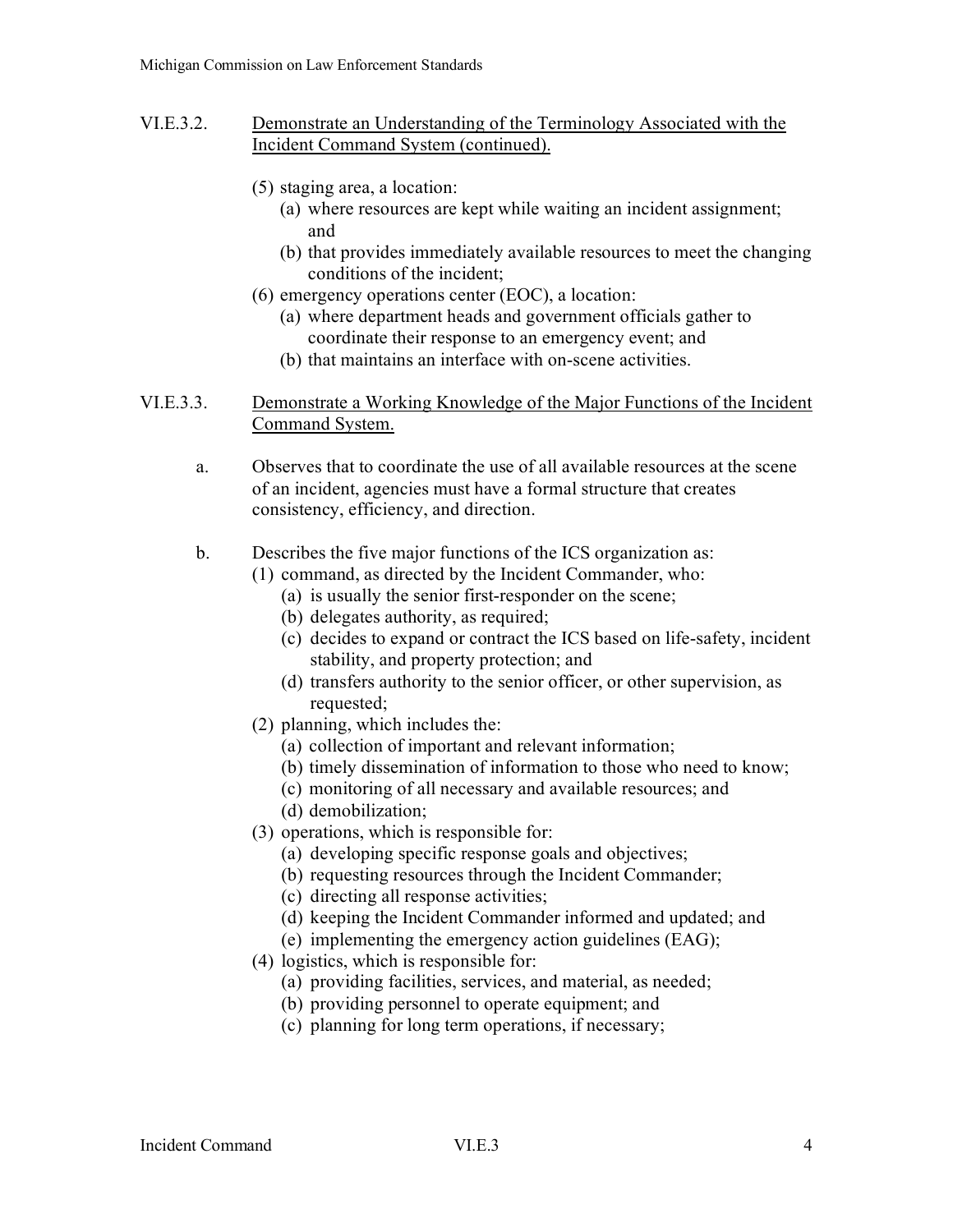- VI.E.3.3. Demonstrate a Working Knowledge of the Major Functions of the Incident Command System (continued).
	- (5) finance/administration, which
		- (a) tracks incident costs;
		- (b) records, documents, and tracks financial operations; and
		- (c) tracks reimbursement costs.
	- c. Recognizes that, when responding to small-scale incidents, all of the major ICS functions may be managed by the initial responding officer, who functions as the Incident Commander, but that large-scale incidents may require the activation of all five functions.
	- d. Recognizes that large scale-incidents, or expanding small-scale incidents, may potentially require the activation of Michigan's statewide emergency management plan and the EOC (VI.E.3.5.).

## VI.E.3.4. Describe the Role of Law Enforcement as Part of the Incident Command Structure.

- a. Recognizes that local law enforcement officers are normally responsible for the initial response to an emergency incident and will be required to:
	- (1) assess incident priorities;
	- (2) perform emergency rescue;
	- (3) stabilize the incident;
	- (4) protect property; and
	- (5) perform initial investigative functions.
- b. Determines that as the Incident Commander, or first responder to the incident, the responding officer is responsible for the overall management of the scene, until properly relieved by senior officer or other supervisory personnel.
- c. Observes that in handling typical or "routine" emergency calls, such as a personal injury motor vehicle crash, the responding officer activates an incident command process by requesting EMS, tow trucks, and fire personnel.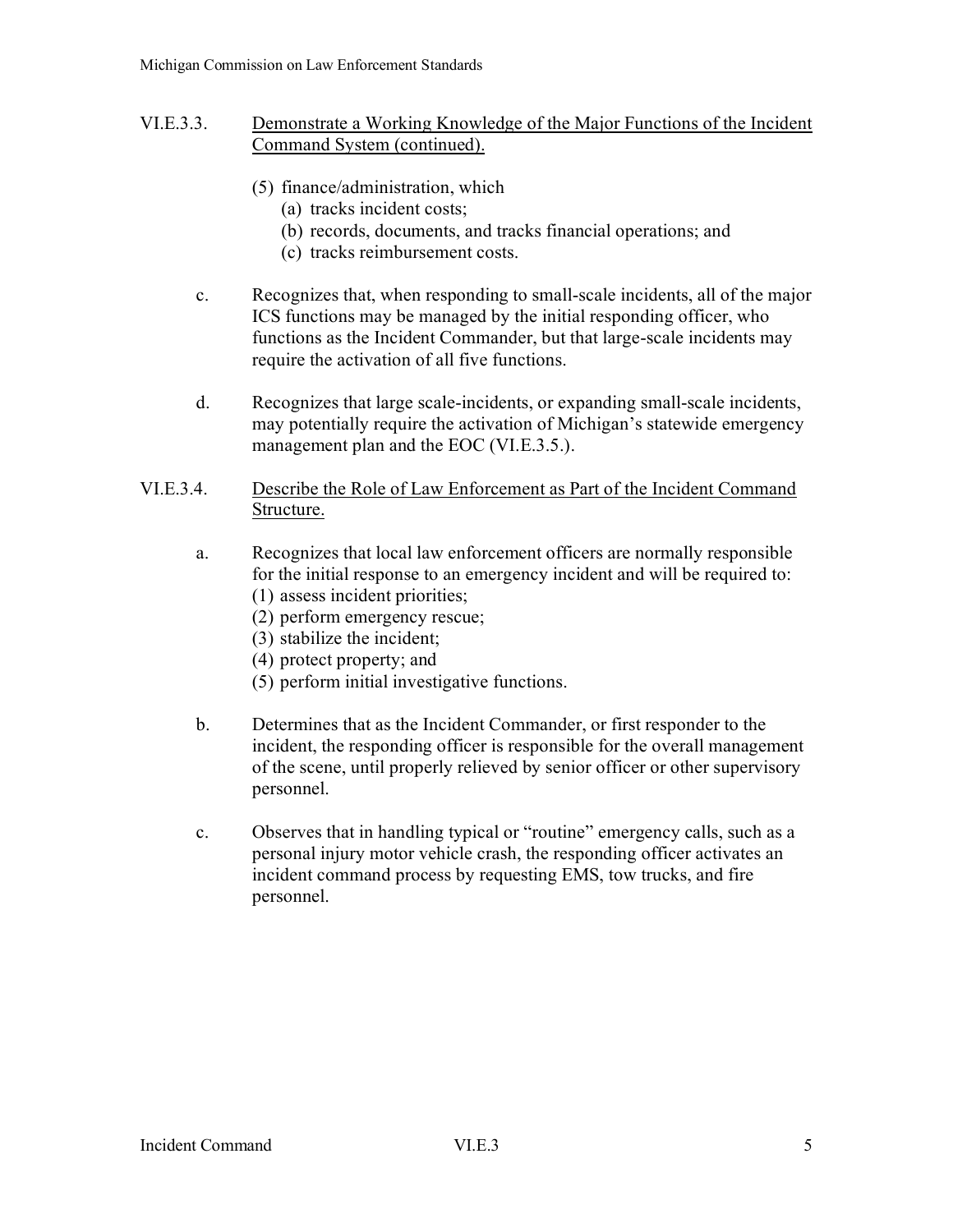- VI.E.3.4. Describe the Role of Law Enforcement as Part of the Incident Command Structure (continued).
	- d. Manages incident priorities at the scene, by:
		- (1) responding safely and quickly to the emergency;
		- (2) immediately assessing incident priorities;
		- (3) managing injuries or tending to injured individuals;
		- (4) stabilizing and containing the incident;
		- (5) assessing damage and protecting property;
		- (6) coordinating the approach of responding units;
		- (7) establishing facilities (e.g., command post, staging area, etc.); and
		- (8) assuming control until properly relieved.
	- e. Explains that the Incident Command System is a layered structure in which the first responding officer must determine when, and if, to expand or contract the level of response depending upon the nature of the incident.
	- f. Identifies agencies that may provide assistance in an emergency situation, such as:
		- (1) law enforcement (local agencies, county sheriffs' offices, state police);
		- (2) federal agencies (e.g., emergency preparedness office, FBI, ATF, etc.);
		- (3) emergency medical services (EMS);
		- (4) fire services;
		- (5) multi-agency coordinating centers;
		- (6) department of community health;
		- (7) public works departments;
		- (8) communications centers; and
		- (9) specialized response teams (e.g., hazmat response teams, SWAT, etc.).
	- g. Recognizes that law enforcement officers must be ready to respond to the scene of an emergency incident if requested by the Incident Commander and that deployed responders must:
		- (1) prepare properly for deployment to an incident;
		- (2) follow the directions of the supervising officer (may be other than the officer's day-to-day supervisor);
		- (3) know when and where to report; and
		- (4) understand their assigned role in managing in the incident.